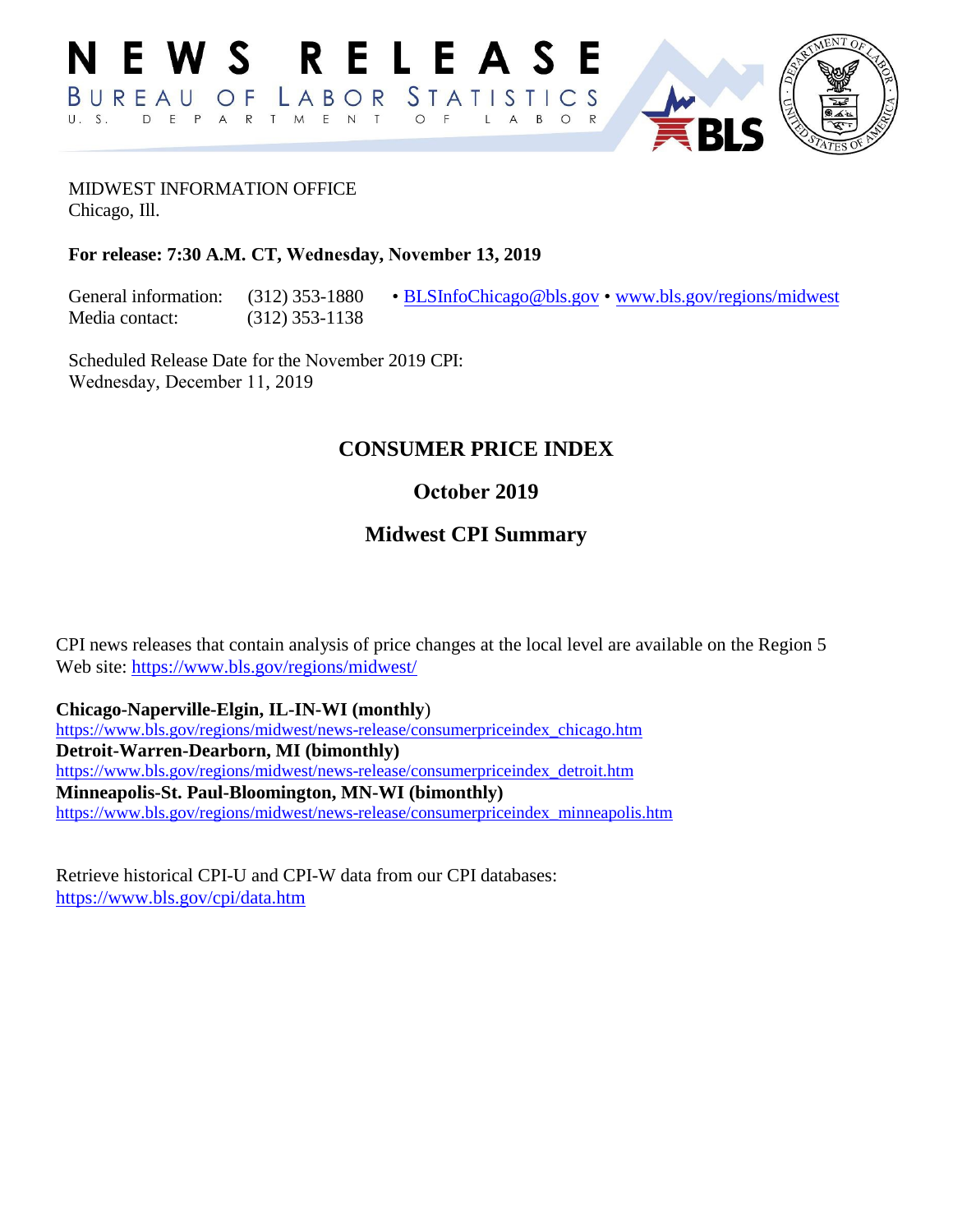|                                               | United States City Average                      |                   |                          | Midwest  |                   |           |  |  |
|-----------------------------------------------|-------------------------------------------------|-------------------|--------------------------|----------|-------------------|-----------|--|--|
|                                               |                                                 | Percent change to |                          |          | Percent change to |           |  |  |
| Group                                         | Index                                           | Oct. 2019 from    |                          | Index    | Oct. 2019 from    |           |  |  |
| (1982-84=100 unless otherwide noted)          | Oct.                                            | Oct.              | Sep.                     | Oct.     | Oct.              | Sep.      |  |  |
|                                               | 2019                                            | 2018              | 2019                     | 2019     | 2018              | 2019      |  |  |
|                                               | All Urban Consumers (CPI-U)                     |                   |                          |          |                   |           |  |  |
|                                               | 257.346                                         | 1.8               | 0.2                      | 239.243  | 1.5               | 0.2       |  |  |
|                                               | 770.895                                         | $\sim$            | $\overline{\phantom{a}}$ | 389.262  |                   |           |  |  |
|                                               | 259.284                                         | 2.0               | .2                       | 248.488  | 1.6               | $\cdot$ 1 |  |  |
|                                               | 259.632                                         | 2.1               | .3                       | 247.914  | 1.7               | .1        |  |  |
|                                               | 242.340                                         | 1.0               | .3                       | 227.603  | .7                | .0        |  |  |
|                                               |                                                 |                   |                          | 257.550  | $-1.4$            |           |  |  |
|                                               | 276.470                                         | 1.5               | -.3                      |          |                   | -.8       |  |  |
|                                               | 250.592                                         | 1.1               | .3                       | 247.329  | 1.1               | .0        |  |  |
|                                               | 220.738                                         | 1.8               | .4                       | 197.387  | 1.8               | $\cdot$   |  |  |
|                                               | 301.318                                         | .9                | 1.3                      | 269.741  | $-1$              | .5        |  |  |
| Nonalcoholic beverages and beverage materials | 170.842                                         | .8                | $\cdot$ 1                | 163.292  | .9                | $-3$      |  |  |
|                                               | 211.492                                         | .6                | .0                       | 199.352  | 1.4               | .0        |  |  |
|                                               | 286.791                                         | 3.3               | $\cdot$ .2               | 281.449  | 2.9               | .3        |  |  |
|                                               | 253.207                                         | 1.0               | .0                       | 254.243  | .7                | $-1$      |  |  |
|                                               | 267.794                                         | 2.9               | .0                       | 234.522  | 2.5               | .0        |  |  |
|                                               | 320.762                                         | 3.3               | $\cdot$ 1                | 281.992  | 3.0               | .1        |  |  |
|                                               | 334.680                                         | 3.7               | .3                       | 281.400  | 3.0               | .3        |  |  |
|                                               | 328.762                                         | 3.3               | .3                       | 287.080  | 3.1               | .3        |  |  |
| Owners' equiv. rent of primary residence(2)   | 328.805                                         | 3.3               | .3                       | 287.017  | 3.1               | .3        |  |  |
|                                               | 242.207                                         | .7                | $-6$                     | 219.584  | $-1.0$            | $-1.3$    |  |  |
|                                               | 199.089                                         | $-.1$             | $-9$                     | 176.264  | $-1.9$            | $-1.8$    |  |  |
|                                               | 202.556                                         | $\cdot$           | $-1.0$                   | 182.938  | $-1.5$            | $-1.9$    |  |  |
|                                               | 212.829                                         | .4                | $-1.9$                   | 201.494  | .1                | $-3.7$    |  |  |
|                                               | 169.138                                         | .2                | 2.2                      | 141.429  | $-5.0$            | 2.4       |  |  |
|                                               | 124.256                                         | 1.8               | $\cdot$ 1                | 116.537  | 2.2               | .5        |  |  |
|                                               | 126.154                                         | $-2.3$            | $-7$                     | 120.115  | $-1.1$            | .3        |  |  |
|                                               | 210.487                                         | $-1.4$            | .5                       | 202.633  | $-1.2$            | $-.1$     |  |  |
|                                               |                                                 |                   |                          |          | $-1.4$            | $-.2$     |  |  |
|                                               | 206.070                                         | $-1.6$            | .5                       | 197.746  |                   |           |  |  |
|                                               | 98.684                                          | .3                | $-.1$                    | 96.739   | 1.1               | .0        |  |  |
|                                               | 145.726                                         | $\cdot$ 1         | -.1                      | 135.844  | $\cdot$           | $\cdot$   |  |  |
|                                               | 138.407                                         | 1.4               | $-2$                     | 137.544  | 1.6               | $-2$      |  |  |
|                                               | 236.346                                         | $-7.4$            | 1.6                      | 231.591  | $-7.8$            | $-1.3$    |  |  |
|                                               | 235.168                                         | $-7.3$            | 1.6                      | 230.121  | $-7.8$            | $-1.4$    |  |  |
|                                               | 229.656                                         | $-7.8$            | 1.5                      | 223.747  | $-8.0$            | $-1.4$    |  |  |
|                                               | 255.534                                         | $-5.4$            | 1.7                      | 268.140  | $-6.6$            | $-1.5$    |  |  |
|                                               | 253.672                                         | -4.2              | 2.4                      | 256.188  | $-6.0$            | -.9       |  |  |
|                                               | 571.975                                         | $-2$              | .5                       | 743.115  | $\cdot$ 1         | 1.4       |  |  |
|                                               | 506.100                                         | 4.3               | .9                       | 508.101  | 4.5               | 1.5       |  |  |
|                                               | 120.982                                         | 1.8               | $.5\,$                   | 121.512  | 1.2               | .4        |  |  |
|                                               | 138.529                                         | .5                | $\cdot$ 1                | 137.766  | $-4$              | .0        |  |  |
| Tuition, other school fees, and child care(6) | 772.258                                         | 2.4               | .2                       | 1206.345 | .8                | .1        |  |  |
|                                               | 455.225                                         | 2.5               | .4                       | 439.682  | 2.8               | .4        |  |  |
|                                               |                                                 |                   |                          |          |                   |           |  |  |
|                                               | 186.012                                         | .0                | .3                       | 180.109  | .0                | .0        |  |  |
|                                               | 104.263                                         | .5                | -.1                      | 101.160  | 1.0               | .1        |  |  |
|                                               | 228.294                                         | $-2$              | .4                       | 221.902  | $-.4$             | -.1       |  |  |
|                                               | 327.744                                         | 2.8               | $\cdot$                  | 300.279  | 2.5               | .3        |  |  |
|                                               | 245.418                                         | 1.5               | .2                       | 226.514  | 1.2               | .0        |  |  |
|                                               | 235.538                                         | 1.0               | .3                       | 226.309  | .9                | .2        |  |  |
|                                               |                                                 |                   |                          |          |                   |           |  |  |
|                                               | 216.351                                         | -4.2              | .4                       | 201.417  | $-5.2$            | -1.6      |  |  |
|                                               | 263.527                                         | 2.3               | .2                       | 245.960  | 2.1               | .3        |  |  |
|                                               | 265.059                                         | 2.3               | .2                       | 246.337  | 2.2               | .3        |  |  |
|                                               | Urban Wage Earners and Clerical Workers (CPI-W) |                   |                          |          |                   |           |  |  |
|                                               | 250.894                                         | 1.6               | 0.3                      | 233.174  | 1.3               | 0.1       |  |  |
|                                               | 747.336                                         |                   |                          | 377.095  |                   |           |  |  |

(1) Other base: United States City Average, 1967=100; Midwest Region, December 1977=100.

(2) Index on a December 1982=100 base.

(3) Index on a December 1997=100 base.

(4) Special index based on a substantially smaller sample.

(5) Index on a December 1993=100 base.

(6) For the Midwest, index on a December 1977=100 base.

- Data not available.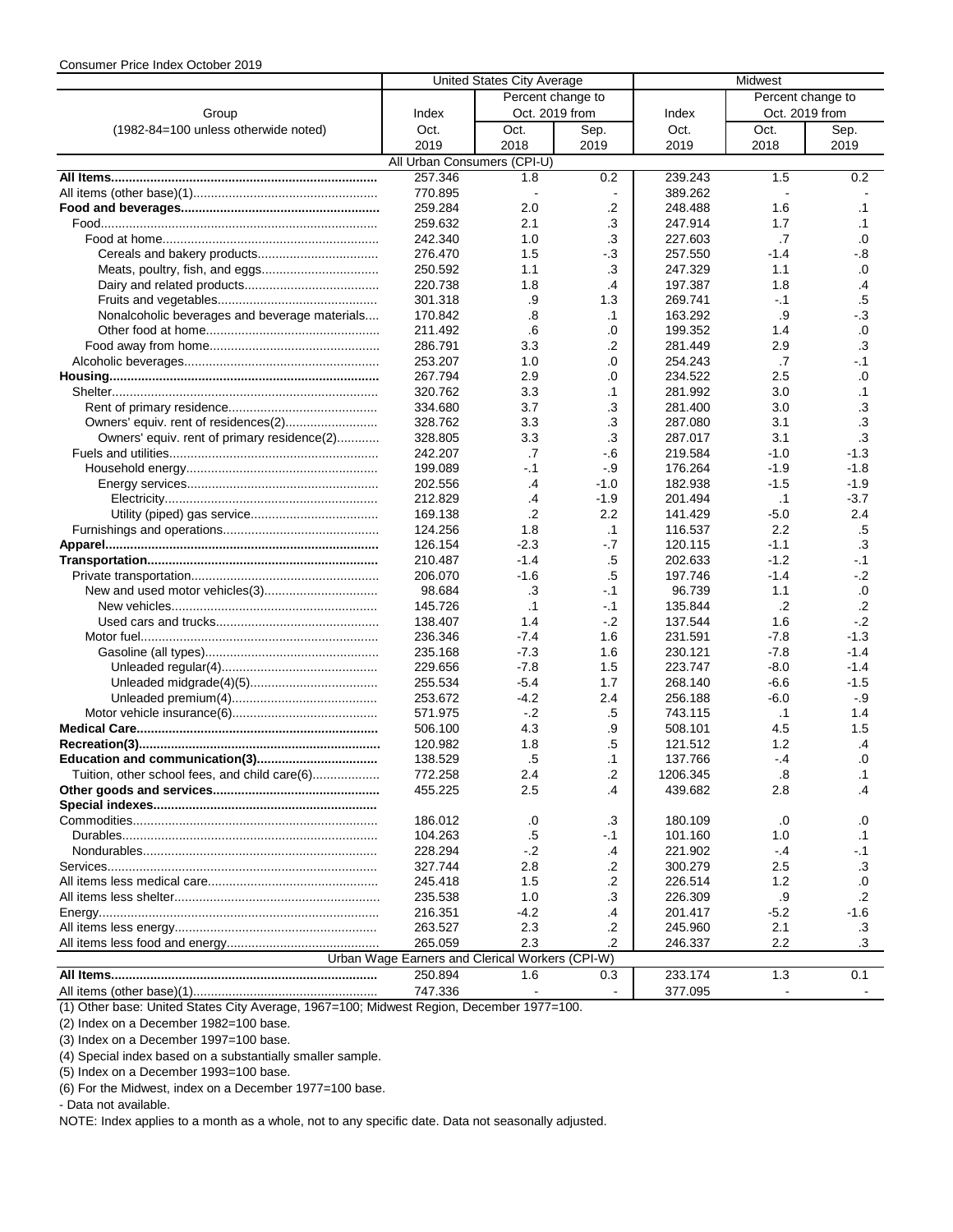|                                               | <b>East North Central Division</b>              |                |            | West North Central Division |                   |                 |  |
|-----------------------------------------------|-------------------------------------------------|----------------|------------|-----------------------------|-------------------|-----------------|--|
|                                               | Percent change to                               |                |            |                             | Percent change to |                 |  |
| Group                                         | Index                                           | Oct. 2019 from |            | Index                       | Oct. 2019 from    |                 |  |
| (December 2017=100 unless otherwide noted)    | Oct.                                            | Oct.           | Sep.       | Oct.                        | Oct.              | Sep.            |  |
|                                               | 2019                                            | 2018           | 2019       | 2019                        | 2018              | 2019            |  |
|                                               | All Urban Consumers (CPI-U)                     |                |            |                             |                   |                 |  |
|                                               | 103.804                                         | 1.8            | 0.2        | 103.704                     | 0.9               | 0.0             |  |
|                                               | 102.388                                         | 1.7            | $\cdot$    | 102.915                     | 1.3               | $-1$            |  |
|                                               | 102.375                                         | 1.8            | $\cdot$ 3  | 103.102                     | 1.4               | $-2$            |  |
|                                               |                                                 | .7             | $\cdot$ .2 | 102.085                     | .6                | - 5             |  |
|                                               | 100.437<br>99.787                               | $-1.3$         |            | 99.666                      | $-1.7$            | $-2.4$          |  |
|                                               | 100.301                                         |                | 0.         |                             |                   |                 |  |
|                                               |                                                 | 1.1            | $-.4$      | 101.849                     | 1.0               | .8              |  |
|                                               | 100.914                                         | 3.4            | 1.4        | 100.824                     | $-1.5$            | $-1.7$          |  |
|                                               | 100.085                                         | .0             | 1.4        | 101.021                     | $-2$              | $-1.6$          |  |
| Nonalcoholic beverages and beverage materials | 101.617                                         | 1.1            | -.8        | 105.386                     | $.5\,$            | .9              |  |
|                                               | 100.419                                         | .8             | -.1        | 103.227                     | 2.7               | $\cdot$ 1       |  |
|                                               | 104.834                                         | 3.1            | .4         | 104.371                     | 2.4               | $\cdot$ 1       |  |
|                                               | 102.584                                         | 1.0            | -.6        | 100.722                     | $\cdot$ 1         | .7              |  |
|                                               | 105.006                                         | 2.8            | .2         | 105.513                     | 1.8               | $-4$            |  |
|                                               | 106.018                                         | 3.2            | .0         | 106.695                     | 2.8               | $.2\phantom{0}$ |  |
|                                               | 105.375                                         | 2.8            | $\cdot$    | 106.099                     | 3.3               | .3              |  |
|                                               | 106.014                                         | 3.2            | .3         | 106.260                     | 2.8               | .2              |  |
| Owners' equiv. rent of primary residence      | 106.017                                         | 3.2            | .3         | 106.233                     | 2.8               | $\cdot$ .2      |  |
|                                               | 100.526                                         | .6             | .6         | 98.139                      | $-4.2$            | $-5.3$          |  |
|                                               | 99.338                                          | $\cdot$ 1      | .7         | 95.752                      | $-6.0$            | $-7.1$          |  |
|                                               | 99.399                                          | $\cdot$        | .6         | 96.203                      | $-5.6$            | $-7.3$          |  |
|                                               | 101.324                                         | 1.0            | $-3$       | 101.434                     | $-2.0$            | $-10.4$         |  |
|                                               | 95.445                                          | $-1.1$         | 2.7        | 85.052                      | $-13.6$           | 1.6             |  |
|                                               | 103.084                                         | 2.4            | .6         | 105.688                     | 1.9               | $\cdot$         |  |
|                                               | 104.884                                         | -.9            | $-.1$      | 106.252                     | $-1.5$            | 1.0             |  |
|                                               | 103.427                                         | -.5            | $-.1$      | 101.889                     | $-2.7$            | $-2$            |  |
|                                               | 103.388                                         | $-6$           | $-2$       | 102.015                     | $-3.0$            | $-2$            |  |
|                                               | 101.089                                         | 1.2            | $-2$       | 101.091                     | .7                | $.5\,$          |  |
|                                               | 97.654                                          | $-.2$          | $\cdot$ 1  | 100.939                     | .9                | .3              |  |
|                                               | 101.856                                         | 2.0            | $-3$       | 100.672                     | .7                | $-1$            |  |
|                                               | 105.363                                         | -6.8           | $-1.2$     | 104.644                     | $-9.9$            | $-1.5$          |  |
|                                               | 105.391                                         | $-6.8$         | $-1.3$     | 104.646                     | $-9.8$            | $-1.6$          |  |
|                                               | 105.469                                         | $-6.9$         | $-1.3$     | 104.401                     | $-10.1$           | $-1.6$          |  |
|                                               | 105.546                                         | -6.0           | $-1.3$     | 108.326                     | $-7.7$            | $-2.0$          |  |
|                                               | 104.935                                         | $-5.4$         | $-1.1$     | 106.478                     | $-7.2$            | $-.7$           |  |
|                                               | 105.815                                         | 2.5            | 2.3        | 97.953                      | $-5.4$            | - 5             |  |
|                                               | 106.409                                         | 4.9            | 1.6        | 104.647                     | 3.6               | 1.2             |  |
|                                               | 100.311                                         | .9             | $\cdot$ 1  | 99.371                      | 2.0               | .9              |  |
|                                               | 99.322                                          | -.8            | $-.2$      | 100.976                     | .4                | .3              |  |
|                                               | 101.608                                         | .8             | $\cdot$    | 103.047                     | .8                | -.1             |  |
|                                               | 105.692                                         | 3.3            | .3         | 104.344                     | 2.1               | .4              |  |
|                                               |                                                 |                |            |                             |                   |                 |  |
|                                               | 102.020                                         | .2             | .0         | 102.301                     | -.6               | .0              |  |
|                                               | 99.782                                          | 1.0            | .0         | 100.334                     | 1.0               | .2              |  |
|                                               | 102.828                                         | $-.1$          | -.1        | 103.042                     | $-1.1$            | $-1$            |  |
|                                               | 104.959                                         | 2.8            | $\cdot$    | 104.628                     | 1.9               | $\cdot$ 1       |  |
|                                               | 103.541                                         | 1.5            | $\cdot$ 1  | 103.598                     | .7                | - 1             |  |
|                                               | 102.867                                         | 1.2            | .3         | 102.497                     | $\cdot$ .2        | .0              |  |
|                                               | 102.430                                         | -3.7           | $-3$       | 100.476                     | $-8.2$            | $-4.1$          |  |
|                                               | 103.922                                         | 2.3            | .3         | 103.975                     | 1.8               | .4              |  |
|                                               | 104.206                                         | 2.4            | .3         | 104.127                     | 1.8               | .5              |  |
|                                               | Urban Wage Earners and Clerical Workers (CPI-W) |                |            |                             |                   |                 |  |
|                                               | 103.912                                         | 1.6            | .2         | 103.563                     | .6                | .0              |  |

(1) Special index based on a substantially smaller sample.

- Data not available.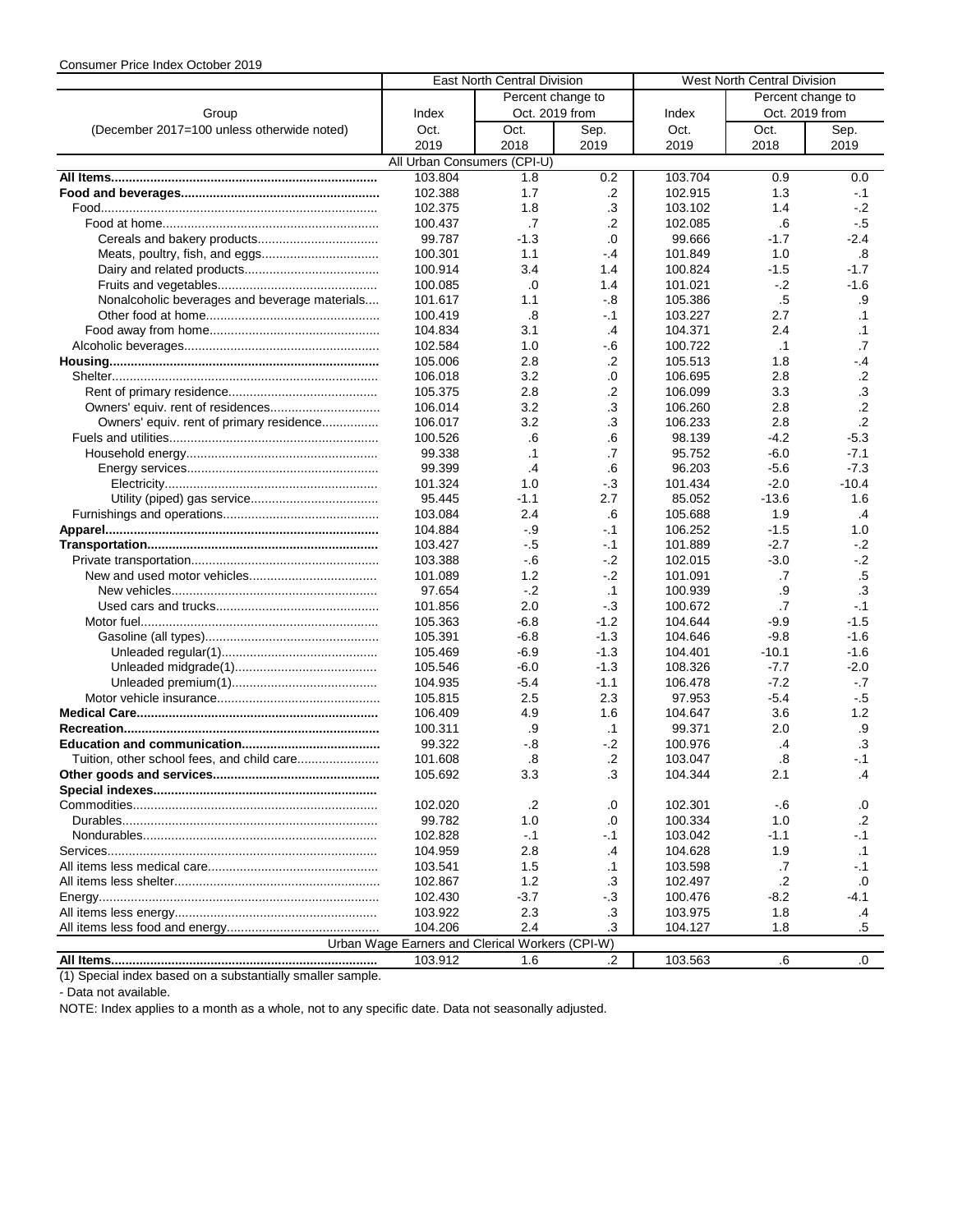|                                                  | Chicago-Naperville-Elgin, IL-IN-WI |                   | Detroit-Warren-Dearborn, MI |                   |                |                   |                          |
|--------------------------------------------------|------------------------------------|-------------------|-----------------------------|-------------------|----------------|-------------------|--------------------------|
|                                                  |                                    | Percent change to |                             | Percent change to |                |                   |                          |
| Group                                            | Index                              |                   | Oct. 2019 from              | Index             |                | Oct. 2019 from    |                          |
| (1982-84=100 unless otherwide noted)             | Oct.                               | Oct.              | Sep.                        | Oct.              | Oct.           | Aug.              | Sep.                     |
|                                                  | 2019                               | 2018              | 2019                        | 2019              | 2018           | 2019              | 2019                     |
|                                                  | All Urban Consumers (CPI-U)        |                   |                             |                   |                |                   |                          |
|                                                  | 243.236                            | 1.8               | 0.3                         | 238.838           | 2.4            | 1.0               |                          |
|                                                  | 726.689                            | $\sim$            | $\blacksquare$              | 709.927           | $\blacksquare$ |                   |                          |
|                                                  | 254.591                            | 1.7               | .0                          | 227.935           | 2.7            | $\boldsymbol{.8}$ |                          |
|                                                  | 254.228                            | 1.9               | .0                          | 227.518           | 2.9            | 1.2               |                          |
|                                                  | 238.017                            | 1.1               | -.2                         | 211.771           | 2.9            | 1.6               | .3                       |
|                                                  | 268.304                            | 1.6               | .0                          | 268.998           | 2.7            | $\cdot$           |                          |
| Meats, poultry, fish, and eggs                   | 253.620                            | .9                | .3                          | 223.789           | 2.3            | 2.4               |                          |
|                                                  | 211.417                            | .7                | .6                          | 163.370           | 2.7            | 1.4               |                          |
|                                                  | 318.276                            | 1.8               | .9                          | 223.657           | .3             | $-6$              |                          |
| Nonalcoholic beverages and beverage materials(1) | 193.406                            | 1.9               | $-2.6$                      | 204.726           | 8.8            | 3.0               |                          |
|                                                  | 189.463                            | $\cdot$           | $-9$                        | 191.189           | 3.0            | 2.8               |                          |
|                                                  | 271.474                            | 2.9               | $\cdot$                     | 252.514           | 3.0            | .7                |                          |
|                                                  | 257.690                            | $-1.6$            | $-2$                        | 227.347           | $-6$           | $-4.1$            |                          |
|                                                  | 254.575                            | 2.3               | -.1                         | 228.293           | 3.8            | 1.6               |                          |
|                                                  | 323.521                            | 2.8               | -.4                         | 263.209           | 3.7            | 1.9               | 2.1                      |
|                                                  | 342.926                            | 2.7               | $\cdot$ 1                   | 268.882           | 2.9            | 1.2               | 1.1                      |
|                                                  | 331.363                            | 3.0               | $\cdot$ 1                   | 260.764           | 3.7            | 1.4               | 1.7                      |
| Owners' equiv. rent of primary residence(2)      | 331.363                            | 3.0               | $\cdot$ 1                   | 260.764           | 3.7            | 1.4               | 1.7                      |
|                                                  | 208.189                            | 2.0               | 1.8                         | 261.295           | 5.9            | .3                | $\overline{\phantom{a}}$ |
|                                                  | 160.985                            | 1.4               | 2.5                         | 203.119           | 6.8            | .3                | 1.1                      |
|                                                  | 164.145                            | 1.4               | 2.5                         | 205.190           | 7.4            | $\cdot$ .2        | 1.1                      |
|                                                  | 168.224                            | 6.6               | 3.2                         | 248.008           | 9.3            | $-6$              | -.9                      |
|                                                  | 144.752                            | $-6.2$            | 1.3                         | 148.331           | 4.5            | 1.6               | 4.2                      |
|                                                  | 89.177                             | $-1.0$            | .4                          | 119.194           | 2.2            | .8                |                          |
|                                                  | 90.521                             | 4.3               | $-1.5$                      | 119.568           | $-5.9$         | 2.3               |                          |
|                                                  | 186.238                            | -1.4              | -.1                         | 247.876           | 1.1            | $-1.0$            |                          |
|                                                  | 183.049                            | $-1.3$            | - 3                         | 249.380           | .8             | $-1.4$            |                          |
|                                                  | 94.954                             | $-.2$             | -.4                         | 112.594           | 6.2            | $-9$              |                          |
|                                                  | 170.791                            | $-2$              | -.2                         | 214.232           | 5.2            | 1.2               |                          |
|                                                  | 266.164                            | 2.0               | $-3$                        | 287.067           | 2.0            | $-4.2$            |                          |
|                                                  | 241.486                            | $-6.0$            | $-2.3$                      | 237.457           | $-8.6$         | $-4.9$            | $-3.0$                   |
|                                                  | 238.971                            | $-6.0$            | $-2.3$                      | 236.114           | $-8.6$         | $-5.0$            | $-3.1$                   |
|                                                  | 229.953                            | $-6.1$            | $-2.4$                      | 237.008           | $-8.8$         | $-5.1$            | $-3.2$                   |
|                                                  | 265.299                            | $-5.4$            | $-2.1$                      | 282.199           | $-7.3$         | $-4.1$            | $-2.7$                   |
|                                                  | 264.087                            | $-4.5$            | $-1.7$                      | 250.201           | $-6.8$         | $-3.6$            | $-2.3$                   |
|                                                  | 553.612                            | $-.3$             | 4.2                         | 1875.582          | 2.1            | .9                |                          |
|                                                  | 536.308                            | 6.0               | 5.8                         | 458.758           | 5.0            | 3.0               |                          |
|                                                  | 112.668                            | 1.8               | -.5                         | 113.768           | 2.6            | .6                |                          |
|                                                  | 141.584                            | $-.8$             | .0                          | 144.550           | $-1.1$         | $\cdot$ 1         |                          |
| Tuition, other school fees, and child care(1)    | 1204.640                           | 2.7               | .7                          | 1322.723          | 1.5            | $\cdot$           |                          |
|                                                  | 407.960                            | 2.8               | $-5$                        | 442.864           | 1.4            | 1.5               |                          |
|                                                  |                                    |                   |                             |                   |                |                   |                          |
|                                                  | 169.224                            | .5                | $-.3$                       | 178.928           | $\cdot$ 1      | .2                |                          |
|                                                  | 83.956                             | $-3$              | .2                          | 112.719           | 1.9            | $-3$              |                          |
|                                                  | 215.235                            | .8                | -.5                         | 208.862           | -.4            | .4                |                          |
|                                                  | 313.643                            | 2.5               | .7                          | 299.744           | 3.8            | 1.5               |                          |
|                                                  | 230.637                            | 1.4               | -.2                         | 229.908           | 2.2            | .8                |                          |
|                                                  | 216.073                            | 1.3               | .7                          | 232.449           | 1.9            | .6                |                          |
|                                                  | 192.273                            | $-2.7$            | -.1                         | 222.397           | $-1.6$         | $-2.4$            | -1.0                     |
|                                                  | 250.072                            | 2.2               | .4                          | 243.428           | 2.8            | 1.3               |                          |
|                                                  | 250.198                            | 2.2               | .4                          | 246.932           | 2.8            | 1.4               |                          |
| Urban Wage Earners and Clerical Workers (CPI-W)  |                                    |                   |                             |                   |                |                   |                          |
|                                                  | 234.696                            | 1.7               | 0.3                         | 233.721           | 2.2            | 0.9               |                          |
|                                                  | 689.271                            |                   |                             | 688.352           |                |                   |                          |

(1) Index is on a December 1977=100 base.

(2) Index on a December 1982=100 base.

(3) Index on a December 1997=100 base.

(4) Special index based on a substantially smaller sample.

(5) Index on a December 1993=100 base.

- Data not available.